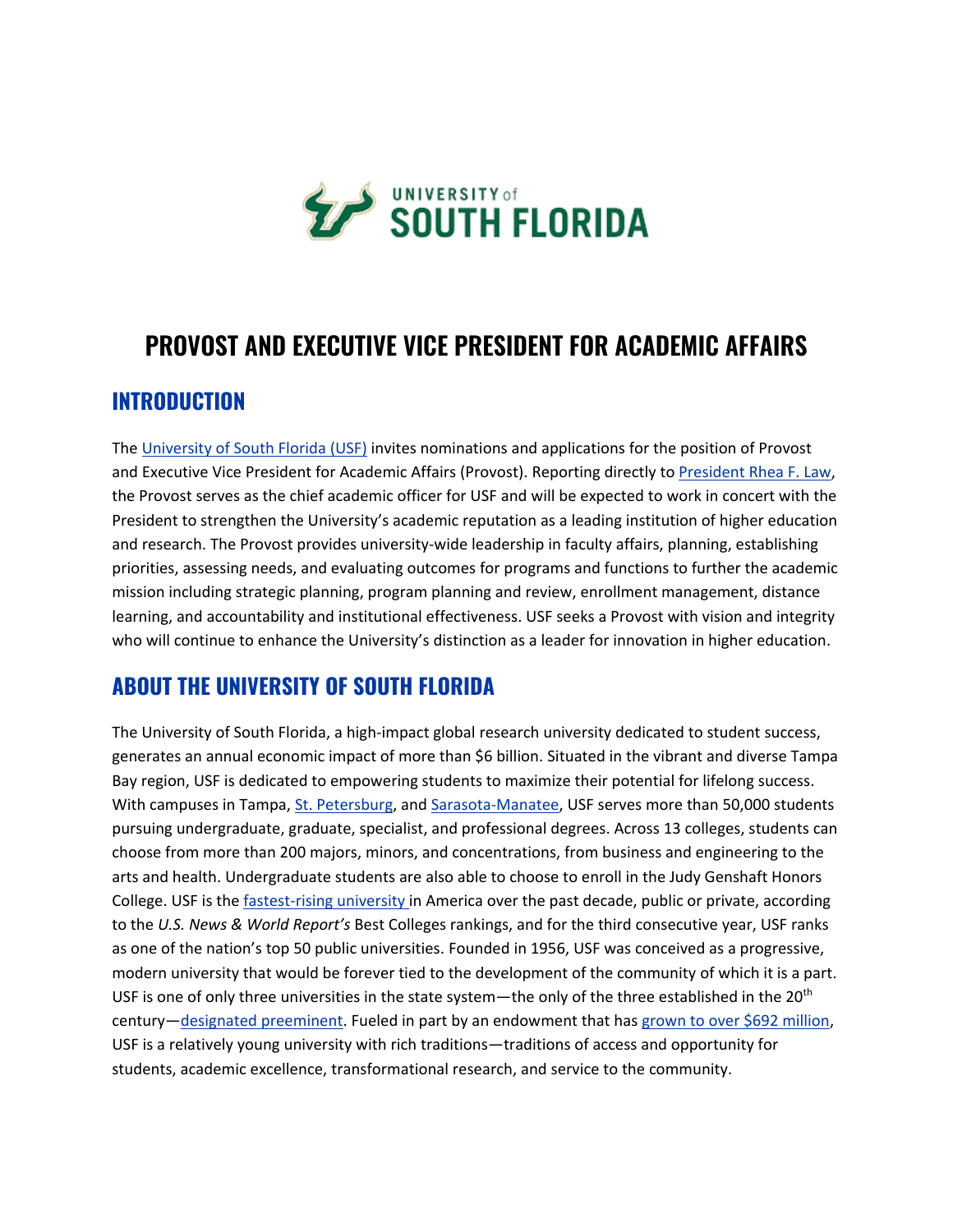## **STRATEGIC PLANNING AND ONGOING INITIATIVES**

### **Strategic Plan**

The University of South Florida is moving into a bold and exciting future guided by its goals and vision, and an ambitious new strategic plan, [In Pursuit of Excellence.](https://www.usf.edu/strategic-plan/) This five-year plan (2022-2027) positions USF as a powerful engine of prosperity for the future and includes clear objectives and measures of success to foster a culture of accountability to further propel USF on its trajectory toward achieving a Top-25 U.S.News & World Report public ranking. Embedded within the strategic plan are USF's [Core](https://www.usf.edu/strategic-plan/about/core-commitments/index.aspx)  [Commitments,](https://www.usf.edu/strategic-plan/about/core-commitments/index.aspx) which are powerful enablers of any activity the university elects to pursue, and seven [Strategic Areas of Focus,](https://www.usf.edu/strategic-plan/about/strategic-areas-of-focus/index.aspx) which represent converging themes in teaching, research, and innovation across all three campuses.

#### **Accountability Plan**

The Accountability Plan is an annual report that is closely aligned with the State University System [Board](https://www.flbog.edu/board/strategic-plan/)  [of Governors' 2025 System Strategic Plan](https://www.flbog.edu/board/strategic-plan/). This report enhances the System's commitment to accountability and strategic planning by fostering greater coordination between institutional administrators, University Boards of Trustees and the Board of Governors regarding each institution's direction and priorities as well as performance expectations and outcomes on institutional and Systemwide goals. Review USF's most recent Accountability Plan draft [here.](https://www.usf.edu/board-of-trustees/documents/meetings/ace/20220419-ace-workshop.pdf)

### **ONE UNIVERSITY, GEOGRAPHICALLY DISTRIBUTED**

#### **Tampa campus**

The Tampa campus boasts more than 1,500 acres and 240 buildings and has been recognized as a top performer in campus sustainability. Providing students the best of both metropolitan and rural, the Tampa campus borders the USF forest preserve and riverfront recreation area and remains easily accessible from the heart of downtown. The University's largest research intensive campus, the Tampa campus is home to the [USF Research Park,](https://www.usf.edu/research-innovation/rf/research-park/) which brings together world-class researchers, inventors, and entrepreneurs eager to collaborate with a highly trained, high-tech workforce.

#### **St. Petersburg campus**

Sitting on the western shore of Tampa Bay, the USF [St. Petersburg campus](https://www.stpetersburg.usf.edu/index.aspx) provides many of the advantages of a large public university campus while maintaining the ability to offer small class sizes in a close-knit learning environment. Home to the College of Marine Science and the statewide [Florida](https://www.fio.usf.edu/)  [Institute of Oceanography,](https://www.fio.usf.edu/) the St. Petersburg campus provides ample opportunity for innovation and collaboration with businesses and cultural institutions, affording students the ability to explore their passions, be creative, and experience life both inside and outside the classroom. The campus is recognized for its significant commitment to community involvement and civic engagement by the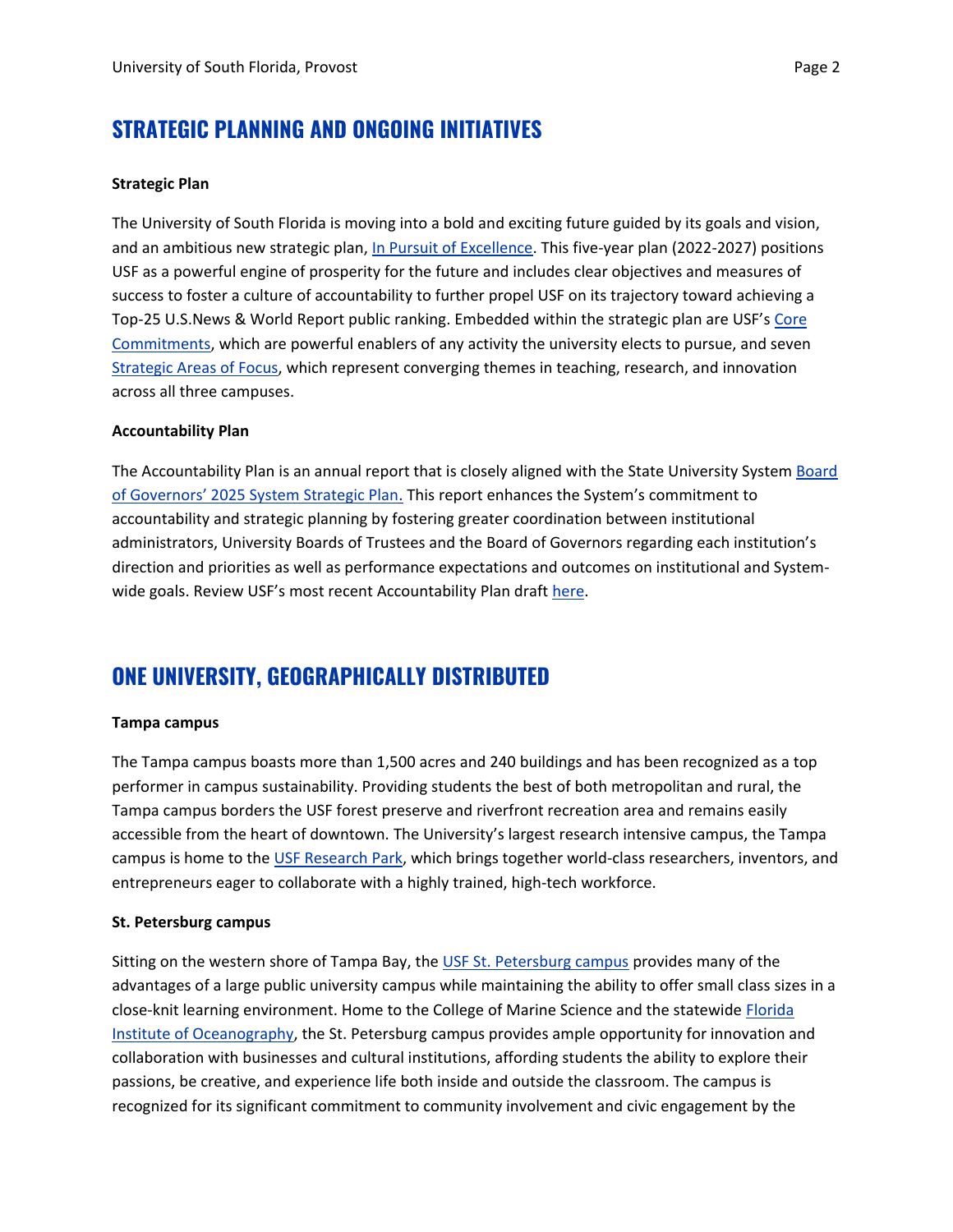Carnegie Foundation for the Advancement of Teaching. The [St.](https://www.stpeteinnovationdistrict.com/) Petersburg campus is included in the St. [Petersburg Innovation District,](https://www.stpeteinnovationdistrict.com/) which is dedicated to formal and informal relationships that have the potential to generate, sharpen, and accelerate the advancement of ideas.

#### **Sarasota-Manatee campus**

USF's [Sarasota-Manatee campus](https://www.sarasotamanatee.usf.edu/) is centrally located at the convergence of growing Sarasota and Manatee counties, across from the Sarasota Bradenton International Airport. Students benefit from small class sizes, a 13:1 student-to-faculty ratio, and programs focused on business, cybersecurity, nursing, health sciences, hospitality and tourism management, and more. The campus benefits from strong ties with the local communities, hosting the [Florida Center for Partnerships in Arts-Integrated](https://www.sarasotamanatee.usf.edu/academics/center-for-paint/)  [Teaching \(PAInT\),](https://www.sarasotamanatee.usf.edu/academics/center-for-paint/) an [accelerated nursing program,](https://health.usf.edu/nursing/undergraduate/programs/second-degree) the [David Kotok and Cumberland Advisors Bloomberg](https://www.usf.edu/business/centers/bloomberg-lab.aspx)  [lab,](https://www.usf.edu/business/centers/bloomberg-lab.aspx) and a robust biology program with teaching laboratories at the [Mote Marine Laboratory.](https://www.usf.edu/arts-sciences/departments/ib/research/motelab.aspx)

### **ACCREDITATION**

The University of South Florida is accredited by the [Southern Association of Colleges and Schools](https://www.sacscoc.org/)  [Commission on Colleges \(SACSCOC\)](https://www.sacscoc.org/) to award associate, baccalaureate, master's, specialist, and doctoral degrees. In July 2020, the USF campuses were consolidated in response to legislative requirements enacted as part of the Florida Excellence in Higher Education Act of 2018. Find more information about the consolidation of SACSCOC accreditations [here.](https://www.usf.edu/sacscoc-consolidation/index.aspx)

In addition to the university-wide accreditation, many schools and degree programs carry disciplinespecific accreditation through their professional association or other recognized organizations.

### **LEADERSHIP**

#### **Board of Governors**

The [Florida Board of Governors](https://www.flbog.edu/) oversees the operation and management of the State University System of Florida, including 12 public universities and an enrollment of more than 330,000 students.

### **Board of Trustees**

The [USF Board of Trustees](https://www.usf.edu/board-of-trustees/) is the public body corporate of the University. It sets cost-effective policy for the institution and serves as the legal owner and governing board. The Board of Trustees is responsible for high quality education programs within the laws of the State of Florida and regulations of the Florida Board of Governors.

The Board of Trustees is composed of thirteen members, six of whom are appointed by the Florida Governor and five of whom are appointed by the Florida Board of Governors and confirmed by the Florida Senate for a term of five years. The elected Faculty Senate President and Student Government President also serve as trustees.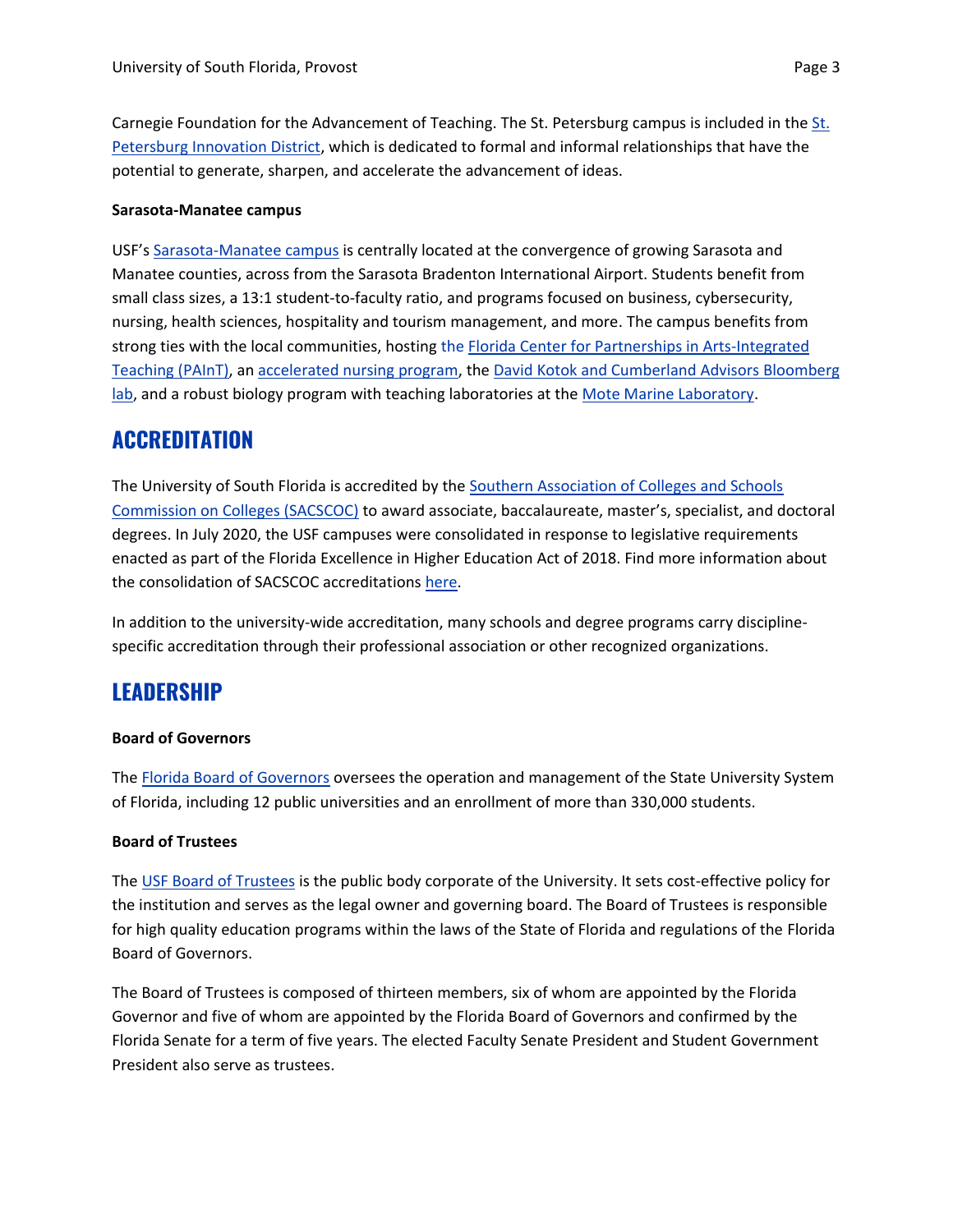### **The President**

[Rhea F. Law](https://www.usf.edu/president/about/index.aspx) serves as the eighth president of the University of South Florida. A proud fifth-generation Floridian who is passionate about the success of the state, Law is the first USF alum to fill the role. She earned an undergraduate degree in management from USF, putting herself through school while working as the university research project administrator for the Office of Sponsored Research. She is one of the founding members of the USF Board of Trustees, where she spent five years as vice chair and four years as the first (and only) female chair, contributing significantly to USF's growth and evolution as a Research 1 public university.

Before her tenure as President, Law was the CEO and Chair of the Board of Fowler White Boggs, a Florida law firm. She led the merger of Fowler with a national firm, Buchanan Ingersoll & Rooney, in 2014 where she continued to serve as Chair, Florida Offices, until 2021. The consolidation of the firms created a powerhouse firm with law offices throughout the country and hundreds of lawyers who specialize in a broad spectrum of business areas such as Energy, Finance, Healthcare, and Life Sciences.

President Law received her J.D. from Stetson University College of Law. Her areas of practice included higher education, economic development, government, environment, and land use. Over the course of her 35-year-plus career, Law has worked with clients on land use and strategic planning to meet the needs of a growing Florida.

### **ACADEMICS**

As a national research university of "very high research activity" (classified as R1 by the Carnegie Foundation), the University of South Florida is committed to creating new knowledge and employing those discoveries to the common good in multiple ways, including contributing to the economic development of the region, the state, and beyond. At USF, every student is empowered to forge their path to success. The University's undergraduate, graduate, and professional programs are globally competitive and are committed to engaging students through positive teaching and learning environments. Within the classroom and beyond, students maximize their potential through interdisciplinary inquiry, intellectual development, and skill acquisition. Faculty offer personalized teaching and pursue innovative research while providing a distinctive learning and living environment for students to become informed and productive global citizens.

Across 13 different colleges, students choose from 246 undergraduate majors and degree programs at the graduate, specialist, and doctoral levels, including the Doctor of Medicine.

### **COLLEGES**

The [College of The Arts](https://www.usf.edu/arts/index.aspx) is the creative center at USF, providing an immersive scholarly, artistic, and technical environment for tomorrow's leaders in architecture, community design, art, art history, music, theatre, and dance. It is also home to the [Institute for Research in Art,](http://ira.usf.edu/index.html) comprising the Contemporary Art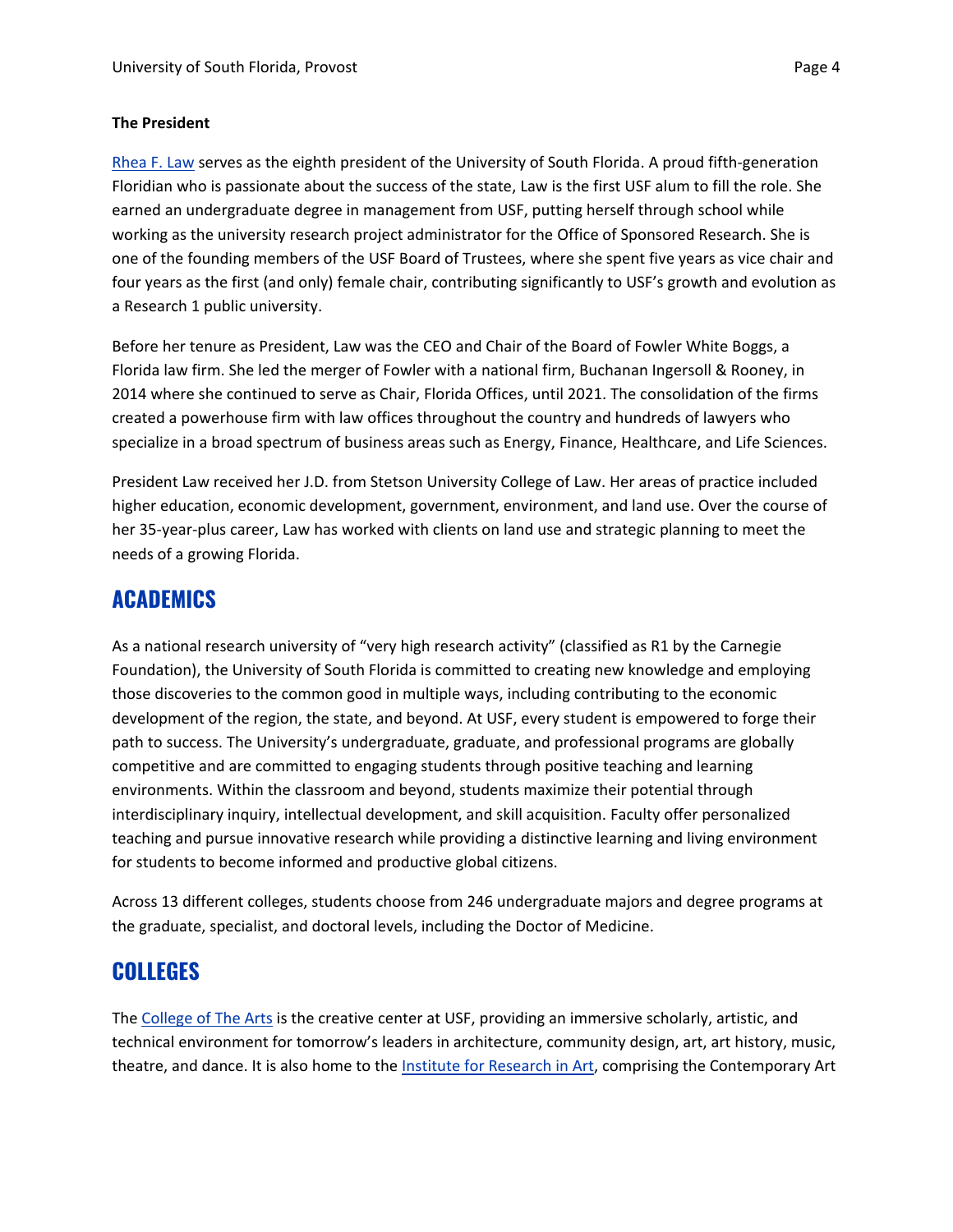Museum, Graphicstudio, the Public Art Program, and Art in Health. The College offers programs to approximately 1,200 students at the Tampa and St. Petersburg campuses.

With programs offered at all three campuses, the [College of Arts and Sciences](https://www.usf.edu/arts-sciences/) (CAS) is the largest college at USF and is home to the School of Humanities, the School of Social Sciences, and the School of Natural Sciences and Mathematics. CAS enrolls close to 18,000 students and is home to numerous [Centers and](https://www.usf.edu/arts-sciences/about/centers-and-institutes.aspx)  [Institutes](https://www.usf.edu/arts-sciences/about/centers-and-institutes.aspx) that bring faculty, students, and community members together around specific research topics.

The [College of Behavioral & Community Sciences](https://www.usf.edu/cbcs/index.aspx) serves nearly 3,100 students on the Tampa campus and offers seven undergraduate, 14 master's, and seven doctoral programs housed in six academic departments/schools. The College is home to the [Louis de la Parte Florida Mental Health Institute,](https://www.usf.edu/cbcs/fmhi/) one of the largest behavioral health research and training institutes in the country as well as 18 specialized Research Centers and Institutes.

The [Muma College of Business](https://www.usf.edu/business/) boasts one of the nation's best accounting schools, a top-ranked entrepreneurship center, a nationally ranked MBA program, and world-class research faculty. The consolidated Muma College of Business, located across all three campuses, is one college with six schools, enrolling about 7,000 students in undergraduate, graduate, and doctoral programs.

Home to roughly 2,100 students, th[e College of Education](https://www.usf.edu/education/index.aspx) values high-quality education and excellence in research, teaching, and learning. The USF College of Education operates on multiple campuses and offers state-of-the-art teacher training and collaborative and collegial graduate studies designed to empower educational leaders.

The [College of Engineering](https://www.usf.edu/engineering/) comprises seven departments: Chemical, Biological & Materials Engineering, Civil and Environmental Engineering, Computer Science and Engineering, Electrical Engineering, Industrial and Management Systems Engineering, Mechanical Engineering, and Medical Engineering. The College provides a high-quality educational experience for over 6,000 students and practicing professionals and offers programs at the Tampa and Sarasota-Manatee campuses. The College of Engineering is home to 11 major [research centers and institutes.](https://www.usf.edu/engineering/research/research-centers.aspx)

The [Patel College of Global Sustainability](https://www.usf.edu/pcgs/index.aspx) (PCGS) is the newest degree-granting college at USF and is unique in its mission and its approach. Close to 200 graduate students engage in programs designed to prepare students to address complex regional, national, and global challenges related to sustainability and the ability to innovate in diverse cultural, geographic, and demographic contexts.

Boasting an 11-acre waterfront location on the USF St. Petersburg campus, the [College of Marine](https://www.usf.edu/marine-science/)  [Science](https://www.usf.edu/marine-science/) is a global leader in applying science to society's needs through research, service, and training of future scientists. The College is recognized among the nation's top oceanographic institutions and offers programs annually to nearly 100 master's and PhD students.

With a presence on all three campuses, the mission of the [Judy Genshaft Honors College](https://www.usf.edu/honors/index.aspx) is to provide transformative educational opportunities that will prepare highly motivated, intellectually curious,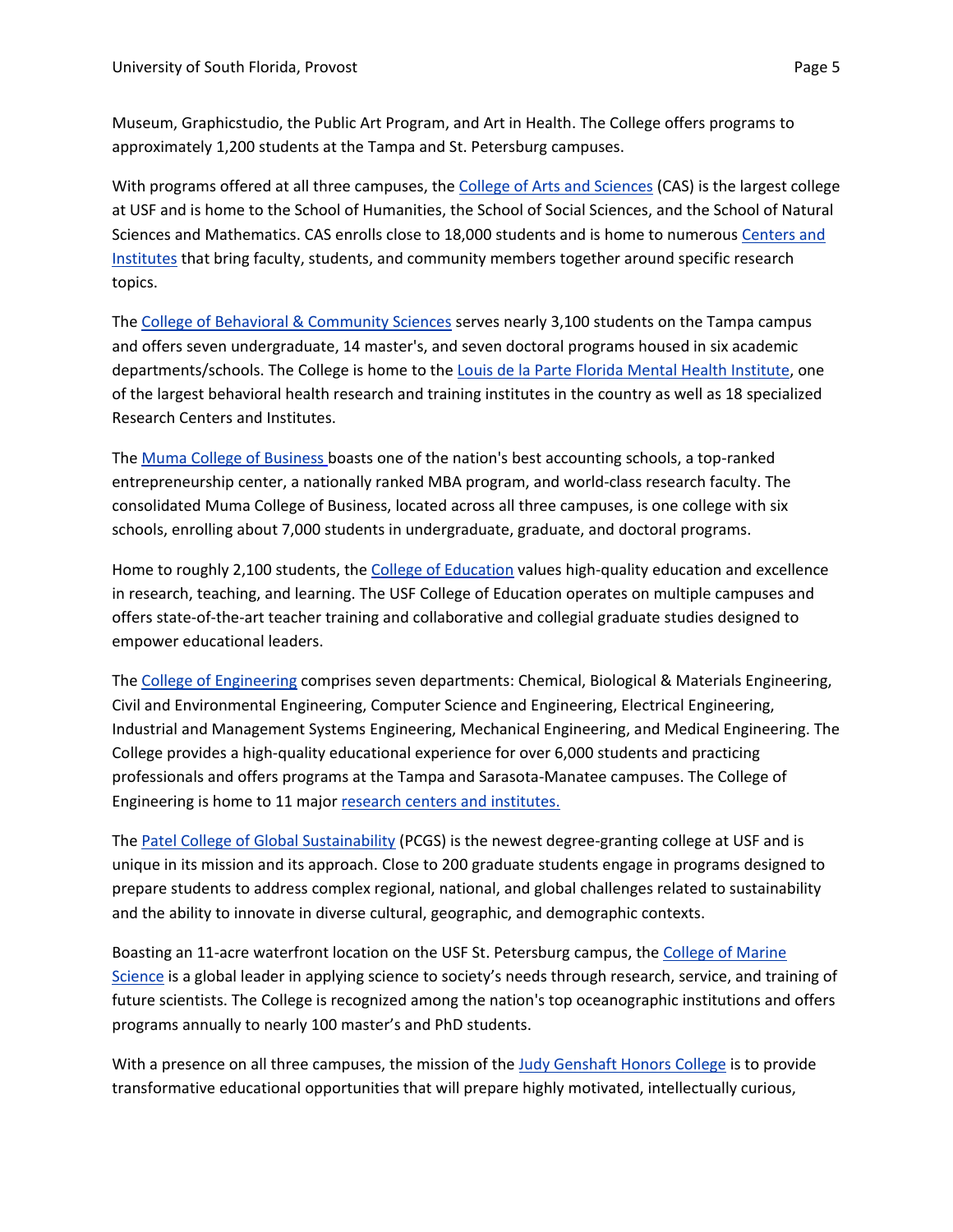service-oriented, and academically accomplished students to become active and engaged thought leaders of the twenty-first century. While not a degree-granting college, Honors students receive the benefits of early registration, travel scholarships, and small interdisciplinary classes, among other opportunities. The current enrollment of the college is approximately 2,400.

The USF Health [Morsani College of Medicine](https://health.usf.edu/medicine) is a major academic medical center known nationally for its innovative curriculum with an emphasis on improving health through interprofessional education, highimpact research, and clinical activities. Approximately 1,700 students are enrolled in programs at USF's Tampa campus and South Tampa instructional site. Tampa General Hospital (TGH) is the primary teaching hospital for the Morsani College of Medicine, and in July 2020, USF and TGH began [an](https://forgingourfuturetogether.com/)  [enhanced affiliation,](https://forgingourfuturetogether.com/) launching a new framework for providing advanced care to the region's patients and their families.

The USF Health [College of Nursing](https://health.usf.edu/nursing) engages the core values of excellence, innovation, inclusion, and respect to educate future nurses, advance nursing science, and implement evidence-based clinical practice to improve health and wellness. The College offers programs at USF's Tampa and Sarasota-Manatee campuses and enrolls around 2,000 students.

The USF Health [Taneja College of Pharmacy](https://health.usf.edu/pharmacy/index) is a pacesetter in pharmacy curriculum and experience. Through interprofessional and simulation resources, students are prepared to deliver technologically advanced pharmaceutical care. Offering programs to more than 400 graduate students at the Tampa campus, the Taneja College of Pharmacy is Florida's first public, comprehensive college of pharmacy in a metropolitan area.

The USF Health [College of Public Health](https://health.usf.edu/publichealth) offers master's and doctoral degrees as well as Florida's first bachelor's degree in public health. The College serves more than 4,000 students, and its curriculum features cooperative learning, research, problem-solving and field experience to advance and improve public health.

## **USF LIBRARIES**

The [USF Libraries](https://lib.usf.edu/) are collectively at the heart of the University's research and teaching mission. At the core level, their collective role is to provide access to high-quality research collections, to deliver innovative and impactful support for transdisciplinary research, and to provide access to exceptional research tools and facilities. In addition to library facilities on each campus, [USF Health Libraries,](https://health.usf.edu/libraries) located in Tampa, serve the needs of USF Health.

## **USF HEALTH**

[USF Health](https://health.usf.edu/) is an integral part of the University of South Florida and includes the Morsani College of Medicine, College of Nursing, Taneja College of Pharmacy, College of Public Health, and School of Physical Therapy and Rehabilitation Sciences. Together, through talent and innovation, USF Health is integrating patient care, education, and research to a shared value: making life better.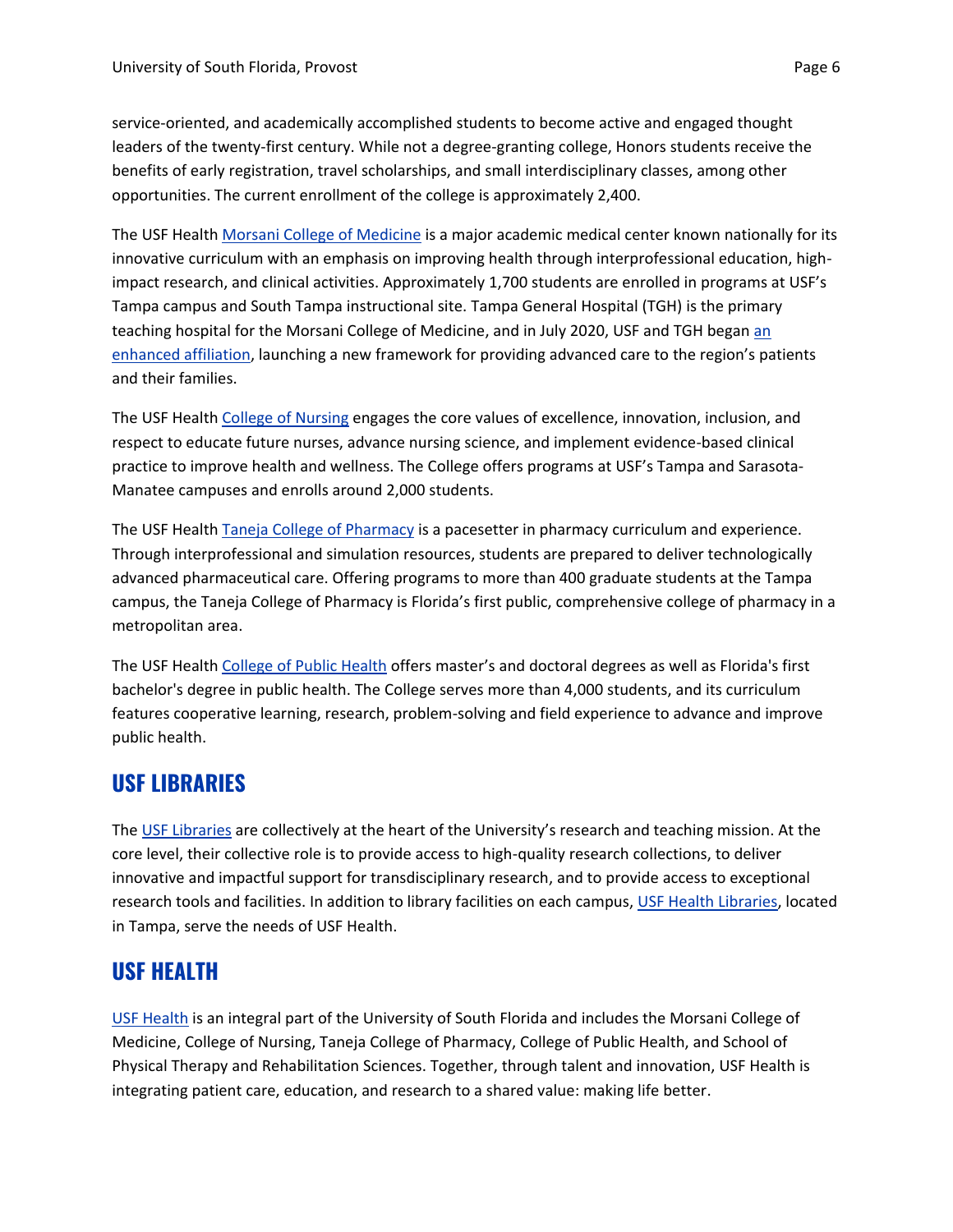The primary teaching hospital for the USF Health Morsani College of Medicine is Tampa General Hospital, which was recently ranked by *U.S. [News & World Report](https://health.usnews.com/best-hospitals/area/fl/tampa-general-hospital-6391060)* as the number one hospital in Tampa Bay. Tampa General is also listed among the top four hospitals in Florida and ranked as one of the nation's top 50 hospitals in five medical specialties.

In July 2020, USF and Tampa General Hospital began an enhanced affiliation, a significant milestone that further solidified one of the largest academic medical centers in Florida and built upon their longstanding relationship and commitment to improving health care in Tampa Bay. The agreement has enabled the two organizations to partner more quickly and broadly on a variety of strategic goals, and it has aligned administrative and clinical practice areas into a new organization, [USF Tampa General](https://forgingourfuturetogether.com/)  [Physicians.](https://forgingourfuturetogether.com/)

### **USF WORLD**

[USF World](https://www.usf.edu/world/about/) leads the university's involvement in the international arena and is committed to comprehensive and sustainable globalization that prioritizes innovation through research and scholarship, mutually beneficial international partnerships, inbound and outbound student and faculty global mobility, and events and programs that bridge geographical, cultural, and political boundaries. USF has established itself as a leader among higher education institutions in access to global learning opportunities for all students, the global diversity of its study body, and international research partnerships that produce positive societal outcomes.

### **RESEARCH**

[Research](https://www.usf.edu/research/index.aspx) is at the center of the student and faculty experience at the University of South Florida. A true research powerhouse, USF was awarded \$558.2 million in research contracts and grants in fiscal year 2021, with \$405 million in total research expenditures. USF charges into uncharted terrain, conducting meaningful research that resonates in the local community and throughout the world. The [USF Research](https://www.usf.edu/research-innovation/rf/research-park/index.aspx)  [Park](https://www.usf.edu/research-innovation/rf/research-park/index.aspx) in Tampa is home to a network of innovation-based companies, government resources and business development tools and is poised to maximize the university's impact in the Tampa Bay community. Additionally, USF is one of only three Preeminent State Research Universities, a designation awarded by the Florida Board of Governors. The Preeminence program recognizes high-achieving universities based on 12 metrics, including graduation rates, student retention rates, research expenditures, and the number of patents awarded. Of the 12 public universities in the State of Florida, only three are located in metropolitan settings, and only one —the University of South Florida—is also designated as preeminent by the Board of Governors of the State University System.

### **FACULTY AND STAFF**

The University of South Florida's more than 4,000 faculty are internationally respected researchers and scholars. USF faculty collaborate between departments, colleges, and schools and enjoy a history of substantive partnerships in the community. Faculty are also known for their commitment to teaching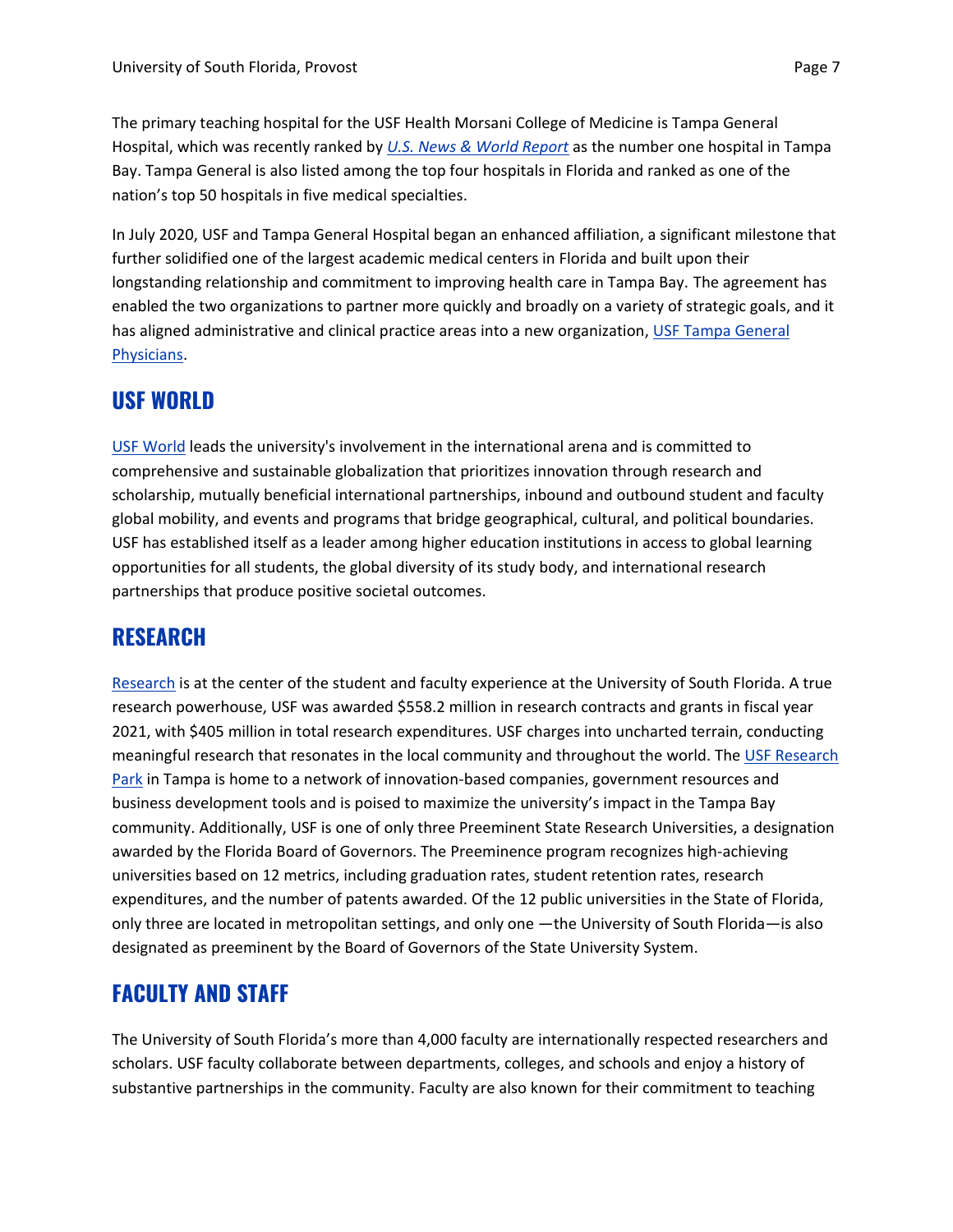those pertaining to the academic mission.

and student success, forming long-lasting mentoring relationships with students. The faculty in most USF colleges are represented in collective bargaining agreements by the United Faculty of Florida Union (UFF). Additionally, the [Faculty Senate](https://www.usf.edu/faculty-senate/) is the primary faculty advisory body to the President, Provost, and Senior Vice President for Health on all matters that pertain to the academic climate of the University. The Senate has the responsibility to review and make recommendations to University leadership considering decisions on all matters pertaining to the welfare of the University, focusing particularly on

A staff of more than 6,400 are a driving force behind the success of USF and push the institution and community to improve each day. Representing all departments on all campuses, the mission of the [Staff](https://www.usf.edu/staff-senate/index.aspx)  [Senate](https://www.usf.edu/staff-senate/index.aspx) is to provide an avenue for effective communication between staff, the President, Provost, and senior leadership. The Senate is dedicated to promoting a spirit of unity, increasing staff morale and student success by building communication, trust, and integrity within the university community.

The [Administrative Advisory Council](https://www.usf.edu/administrative-advisory-council/) (AAC) represents all administration and professional employees, of which there are approximately 3,100. The AAC considers and makes recommendations to the appropriate authorities on matters of interest to the University community.

## **STUDENT SUCCESS**

USF is a national leader in student success, with a university-wide belief that every student admitted to the University will succeed given the opportunity to do so. [Student Success](https://www.usf.edu/student-success/) at the University of South Florida is focused on supporting students as they enter the admissions queue, take their first steps on campus, navigate their options, and, finally, cross the stage to receive a hard-earned diploma. USF's work not only supports students with their academics but also enhances their education so they graduate with skills, experiences, and other knowledge to help them achieve their life goals and ready themselves for their career, no matter the industry or sector.

Thanks to the hard work of units across the university, for the 2021-2022 academic year, USF's:

- First-year retention rate is 90%
- Six-year graduation rate is 74%
- Four-year graduation rate is 63%

## **DIVERSITY, EQUITY, AND INCLUSION**

USF affirms the value of diversity, individual dignity, equity, and common humanity. Diversity of lived experiences, thought, and values enriches lives and the whole university community. USF seeks the intentional inclusion of the broadest possible range of these perspectives essential to a university with local, state, national, and global impact.

Approximately 40 percent of full-time USF students identify as non-white: 20 percent as Hispanic, seven percent as Asian American, and nine percent as African American. In recent years, USF has received national recognition for eliminating the graduation gap by race, ethnicity, and socioeconomic status, a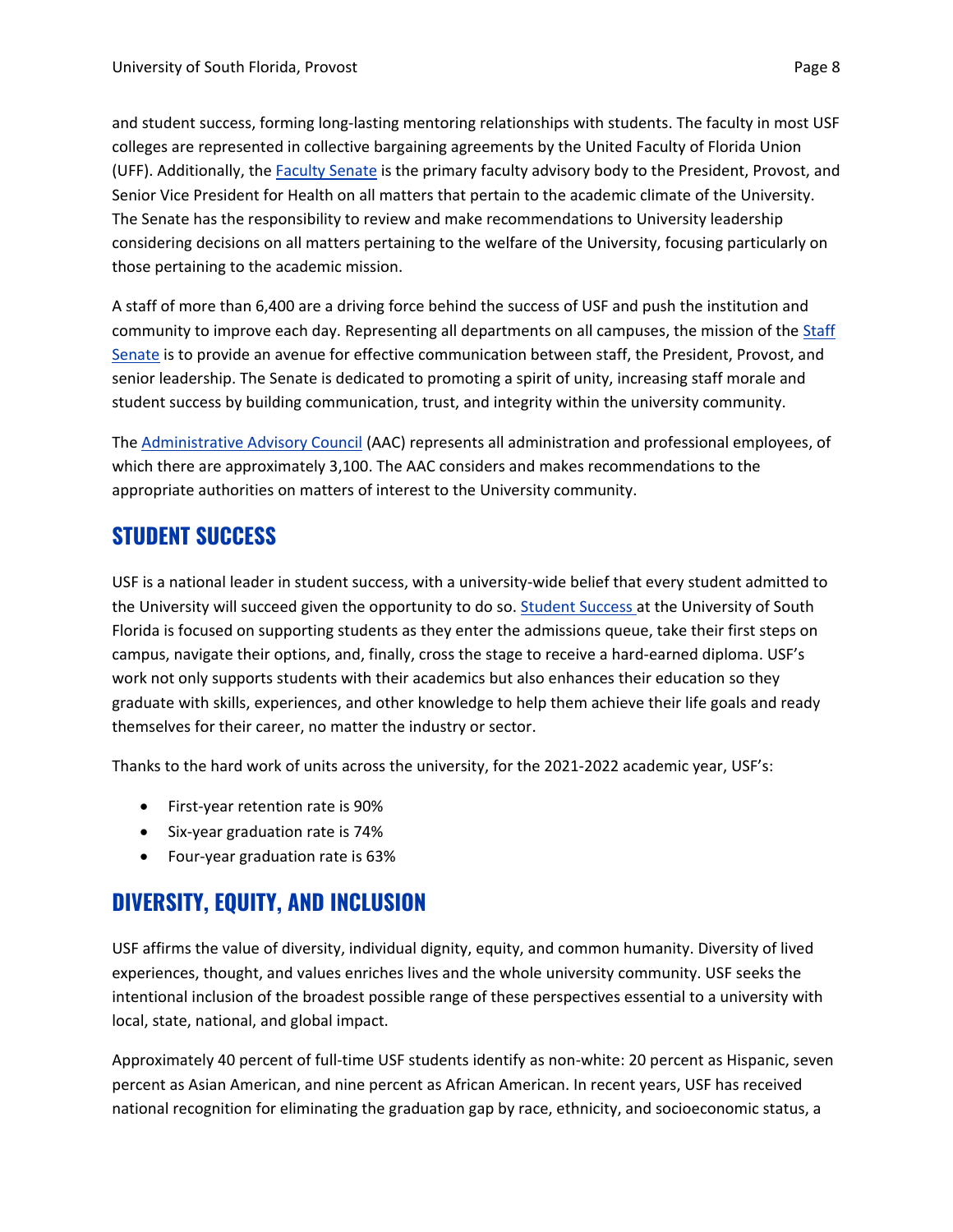rare achievement in higher education. Approximately 35 percent [of USF students are eligible for federal](https://www.usf.edu/news/2020/usf-expands-program-to-enhance-access-for-high-school-students-from-lower-income-backgrounds.aspx#:~:text=Approximately%2040%20percent%20of%20USF,white%20and%20higher%20income%20students.)  [financial aid through Pell Grants](https://www.usf.edu/news/2020/usf-expands-program-to-enhance-access-for-high-school-students-from-lower-income-backgrounds.aspx#:~:text=Approximately%2040%20percent%20of%20USF,white%20and%20higher%20income%20students.) and the University has earned widespread national recognition for its success graduating underrepresented minority and limited-income students at rates equal to or higher than white and higher-income students, including recognition from the Education Trust of USF as the [number one public university](https://foundation.usf.edu/what/news/usf-earns-top-honors-closing-graduation-gap) (and fourth among all U.S. universities) for eliminating the completion gap between Latino and white students. This accomplishment was fueled by the use of data analytics to eliminate the graduation rate gap between race, ethnicity, and socioeconomic status and by improving retention rates.

The Office of [Diversity, Equity, and Inclusion](https://www.usf.edu/diversity/) is responsible for planning, developing, implementing, and evaluating comprehensive institutional diversity program and university-wide, multi-faceted inclusion and diversity initiatives to support the University's commitment to diversity, inclusiveness, and equal opportunity. An [anti-racism website](https://www.usf.edu/president/anti-racism/index.aspx) serves as a collective resource and information warehouse for content related to USF's commitment to anti-racism. Highlights include opportunities for community involvement, training resources for faculty and staff, and tools and links for students to find courses related to anti-racism. Additionally, the [Diversity, Anti-Racism and Equity \(DARE\) Dashboards,](https://www.usf.edu/president/anti-racism/who-we-are/dare-dashboard.aspx) developed in partnership with the [Office of Decision Support,](https://www.usf.edu/ods/) reflect USF's commitment to cultivate more inclusive and anti-racist campuses.

### **LIVING IN THE TAMPA BAY REGION**

The Tampa Bay region has transformed from a well-kept regional secret to one of the fastest growing global cities, attracting Fortune 500 companies including Raymond James Financial, Bristol Meyer Squibb, Citi, Jabil, WellCare, and JPMorgan Chase—as well as a [growing number of tech companies](https://www.usf.edu/news/2021/tech-business-owners-credit-usf-talent-pipeline-for-decision-to-expand-and-relocate-to-tampa-bay.aspx) that cite USF as a key reason for their recent relocation to Tampa Bay.

Tampa Bay is now one of the top 20 metropolitan areas in the U.S., within the nation's third most populous state. Tampa is home to: the largest and most diversified port in Florida at Port Tampa Bay, one of the highest-ranked airports in the country at Tampa International Airport, and U.S. military bases at MacDill Air Force Base, which houses both U.S. Central Command and U.S. Special Operations Command.

Dubbed "Champa Bay," the Bay Area is home to NFL Champions Tampa Bay Buccaneers, NHL Champions Tampa Bay Lightning, and American League Champions Tampa Bay Rays. A thriving [arts and cultural](https://www.visittampabay.com/things-to-do/tampa-arts-culture/)  [scene,](https://www.visittampabay.com/things-to-do/tampa-arts-culture/) close to [200 parks, beaches, and other recreational facilities,](https://www.tampa.gov/parks-and-recreation/parks-and-facilities) more than 300 miles of trails, beautiful sunsets, and tropical weather make the Tampa region a desirable place to call home.

It is no coincidence that Tampa Bay's growth has happened in parallel with that of the region's only R1 public research university—the University of South Florida.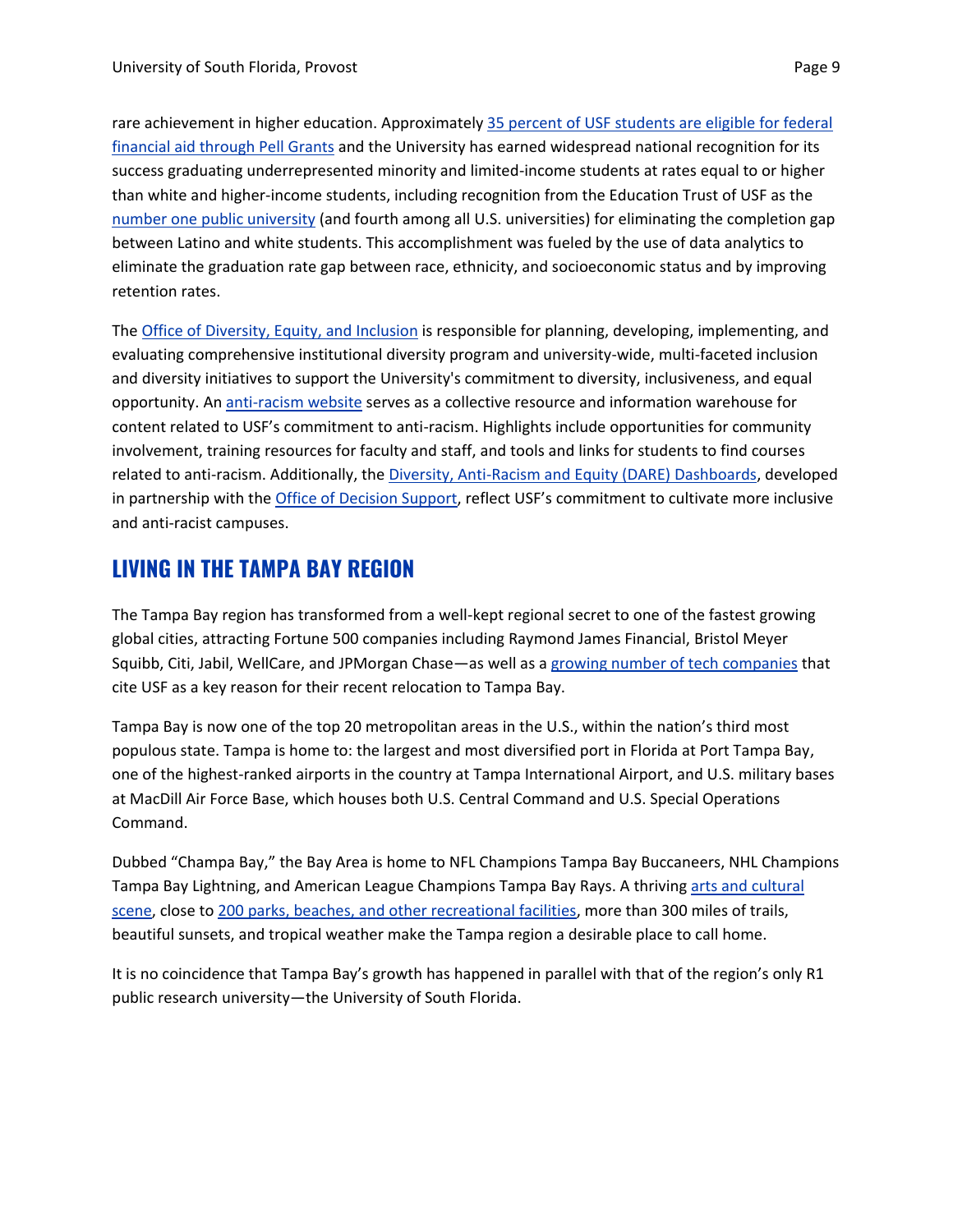# **THE ROLE OF THE PROVOST AND EXECUTIVE VICE PRESIDENT FOR ACADEMIC AFFAIRS**

As the chief academic officer of the University of South Florida, the Provost works to aid in USF's mission and strategic goals in delivering competitive undergraduate, graduate, and professional programs to generate knowledge and foster intellectual development, ensuring student success in a global environment. The Provost serves as a member of the [President's Cabinet](https://www.usf.edu/president/leadership-team/index.aspx) and represents the interests of the faculty. In partnership with the faculty and other academic and administrative leaders, the Provost works to enhance academic and instructional quality; develop and sustain an inclusive institutional culture and infrastructure that promotes the recruitment, retention, and professional development of USF faculty; drive services and programs that promote the success of the University's students; promote and support a diverse, equitable, and inclusive environment; and ensure the University's infrastructure continues to support the University's overall academic and research mission. The Provost has budgetary responsibility for \$626 million, allocated in inclusive and transparent processes.

The [Provost Leadership Team](https://www.usf.edu/provost/about/provost-leadership-team.aspx) includes the following:

Special Assistant to the Provost Director of Strategic Communications and Engagement Senior Vice Provost & Dean, Office of Graduate Studies Vice President, USF World Vice Provost for Strategic Planning, Performance & Accountability Associate Vice President for Innovative Education Vice President for Student Success Vice Provost for Labor Relations & Academic Space Planning Vice Provost & Associate Vice President, Strategic Talent Recruitment, University Reputation and Impact Associate Vice President, Office of Decision Support

The Office of the Provost and Executive Vice President for Academic Affairs also oversees the nine degree-granting colleges under Academic Affairs, the Judy Genshaft Honors College, and the USF Libraries. The office also works in close coordination as the support for the chief academic officer with the [Senior Vice President](https://health.usf.edu/VP/leadership/lockwood) for USF Health who oversees the four USF Health colleges. Each of the colleges offers an extensive range of degree and specialty programs, many allowing students to focus on a particular discipline while exploring other areas of interest across the University. Learn more about these colleges and their leadership [here.](https://www.usf.edu/provost/about/colleges-deans.aspx)

### **OPPORTUNITIES AND CHALLENGES**

As America's fastest-rising University, located in the dynamic, metropolitan Tampa Bay region, USF is an ambitious institution and eager to take advantage of this moment of transition to look toward its future and position itself to continue on this upward trajectory. The incoming Provost will be welcomed by an engaged and dedicated community of faculty, staff, students, and other senior leaders, with whom the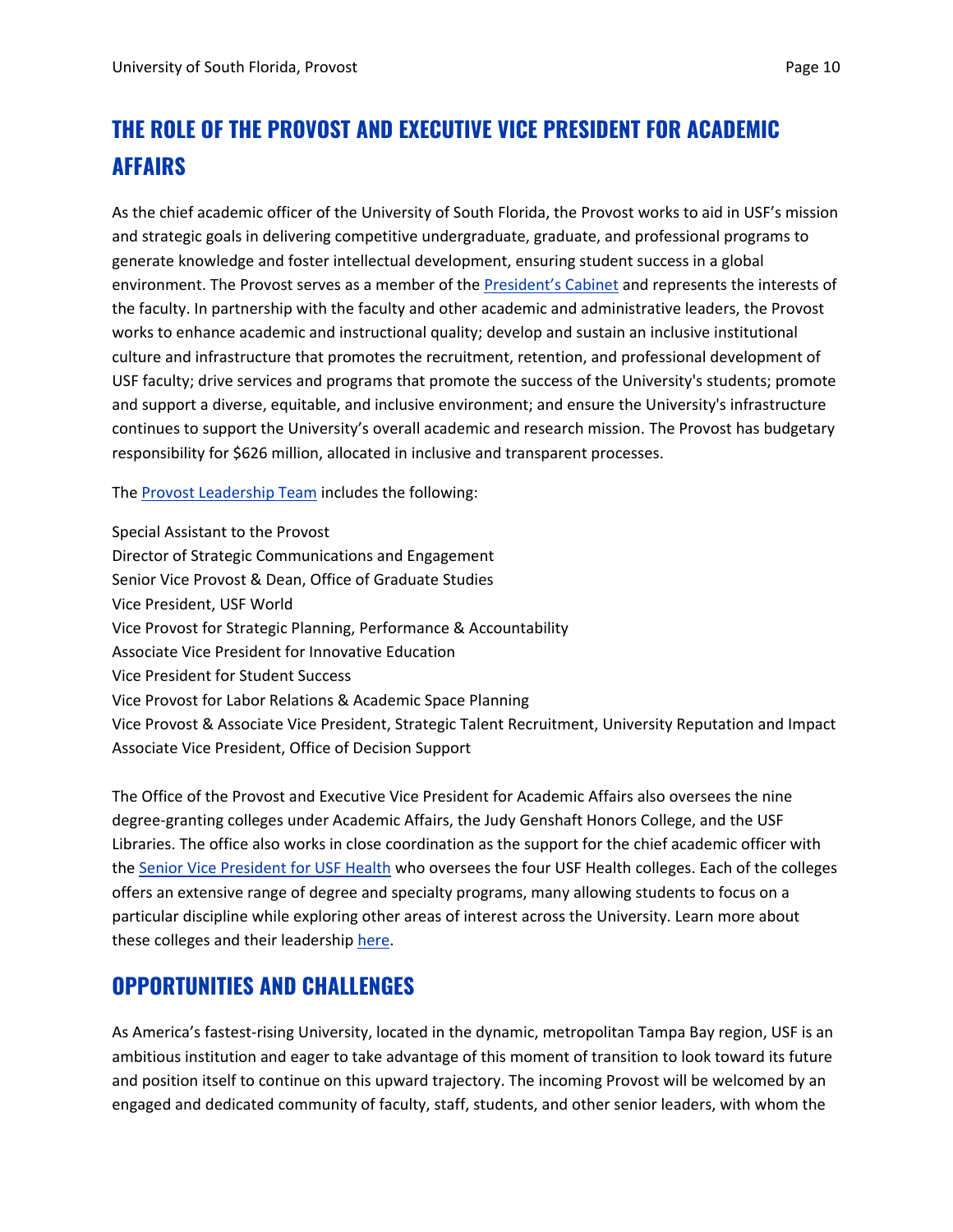Provost will cultivate trusting and productive relationships. In addition to providing operational and strategic leadership across the academic program at USF, the next Provost will embrace the following opportunities and challenges:

### **Continue to strengthen the University's research enterprise and support [faculty excellence:](https://www.usf.edu/strategic-plan/about/core-commitments/faculty-excellence.aspx)**

During the past 20 years, USF has been very successful in improving its academic and research portfolio, vaulting it to the fastest-rising university in the country. However, while the University has been successful in growing its research programs over the past two decades, reaching future goals will require USF to support the architecture of [academic](https://www.usf.edu/strategic-plan/about/core-commitments/institutional-infrastructure.aspx) excellence by improving its underlying academic [infrastructure.](https://www.usf.edu/strategic-plan/about/core-commitments/institutional-infrastructure.aspx) As USF continues on a trajectory of research portfolio growth, innovation, and entrepreneurship, it will be vital for the Provost to plan for ongoing resource investment in institutional research facilities and administration and to continue to attract, support, and retain excellent faculty.

#### **Champion [student](https://www.usf.edu/strategic-plan/about/core-commitments/student-success.aspx) success:**

A commitment to student success is a hallmark of the USF experience, one supported by dedicated faculty and staff who believe in USF's mission and purpose as an urban institution. With one of the most diverse student bodies amongst top research institutions, USF is especially proud of the success it has had supporting students with high-impact educational experiences, pedagogical excellence from faculty, and support for student engagement and co-curricular activities. In 2019, USF was awarded [a Phi Beta](https://www.usf.edu/phi-beta-kappa/index.aspx)  [Kappa chapter,](https://www.usf.edu/phi-beta-kappa/index.aspx) recognizing the University's commitment to excellence in undergraduate education. The next Provost will have the opportunity to lead these efforts by fostering a culture of collaborative strategic innovation, and will work closely with admissions, enrollment services, and student affairs leadership to strengthen the links between students' academic success and overall development and well-being, sense of shared learning, reflection, and engagement.

#### **Leverage connections across the University:**

The next Provost will have the opportunity to work across USF's campuses, colleges, schools, and academic and health entities to connect leaders, promote collaboration, and share best practices. The next Provost should be a visible and accessible leader, regularly spending time with faculty, students, and staff across the University.

### **Develop strong relationships with external stakeholders:**

Along with visible and accessible leadership across USF's three campuses, the next Provost will also have the opportunity to develop deep relationships with external stakeholders, including other provosts across the state university system, USF's [Board of Trustees,](https://www.usf.edu/board-of-trustees/about/trustees.aspx) and the Florida [Board of Governors.](https://www.flbog.edu/) The next Provost will also capitalize on the rich potential of the growing metropolitan region. With engaged chambers of commerce, innovation districts, and an enthusiastic and growing tech sector, there is unprecedented opportunity for USF to deepen relationships within its communities and develop partnerships to impact the issues critical to these communities.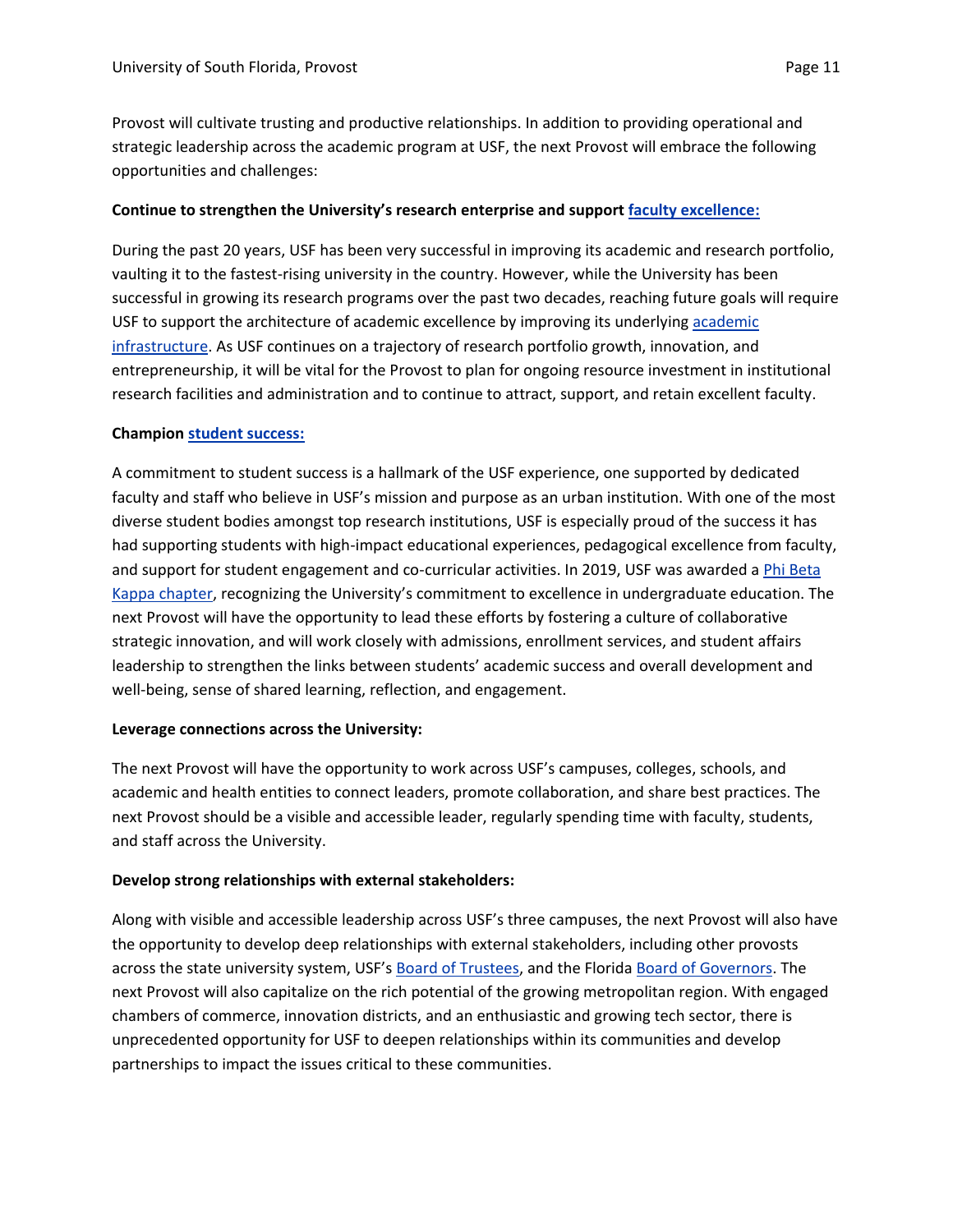#### **Empower leadership across the organization:**

USF benefits from a cohesive group of talente[d deans](https://www.usf.edu/provost/about/colleges-deans.aspx) and senior leadership. The next Provost will have the opportunity to empower their leadership, ensuring that the next phase of the University's growth comes from an expanded leadership core. This will include attracting and supporting a growing number of preeminent faculty members and scholars, providing deans with additional tools and decision-making power when recruiting new faculty, and implementing a new budgeting model that allocates funding under a more strategic, transparent, and predictable process.

### **Use data, metrics, and analytics to advance the institution:**

USF's successful rise in the rankings has been fueled by a strategic use of data and performance indicators. Supported by a strong **Office of Decision Support**, the next Provost will have the opportunity to continue to focus on appropriate and ambitious metrics, sharpening USF's aspirations while using a sophisticated understanding of data and analytics to fuel further growth and measure its impact on the students, the community, and the state. Successful performance management is also critical to Florida's performance-based funding formula and Preeminence program.

#### **Support a diverse and inclusive community for learning and discovery:**

The next Provost will play an essential role in promoting the inclusive excellence connectivity across all USF campuses. Strengthening a university culture supportive of and dedicated to the success of a diverse faculty, staff, and student body is paramount. USF's strategic plan outlines [specific objectives](https://www.usf.edu/strategic-plan/goals/goal-four.aspx) the University has set to ensure USF is a diverse and inclusive community for learning and discovery.

#### **Propel One USF:**

As USF continues its institutional transformation that will further align and better integrate all campuses, the next Provost will play a key leadership role in guiding USF's efforts as a consolidated One USF. USF has implemented a consolidation process aimed to create a seamless integration of programs and services among its three campuses. Along with President Law and senior leadership, the next Provost will lead the final stages of consolidation, fostering an environment that harnesses the strengths and attributes of each individual campus while leveraging the University's collective strength. It will be important for the next Provost to collaborate to provide and empower each campus with the flexibility necessary to address the distinct needs of its local community, while also addressing existing equity issues including compensation, teaching, and research expectations. Consolidation provides additional opportunities for programmatic diversity across campuses as well as expanded interdisciplinary collaborations among faculty in research, teaching, and learning.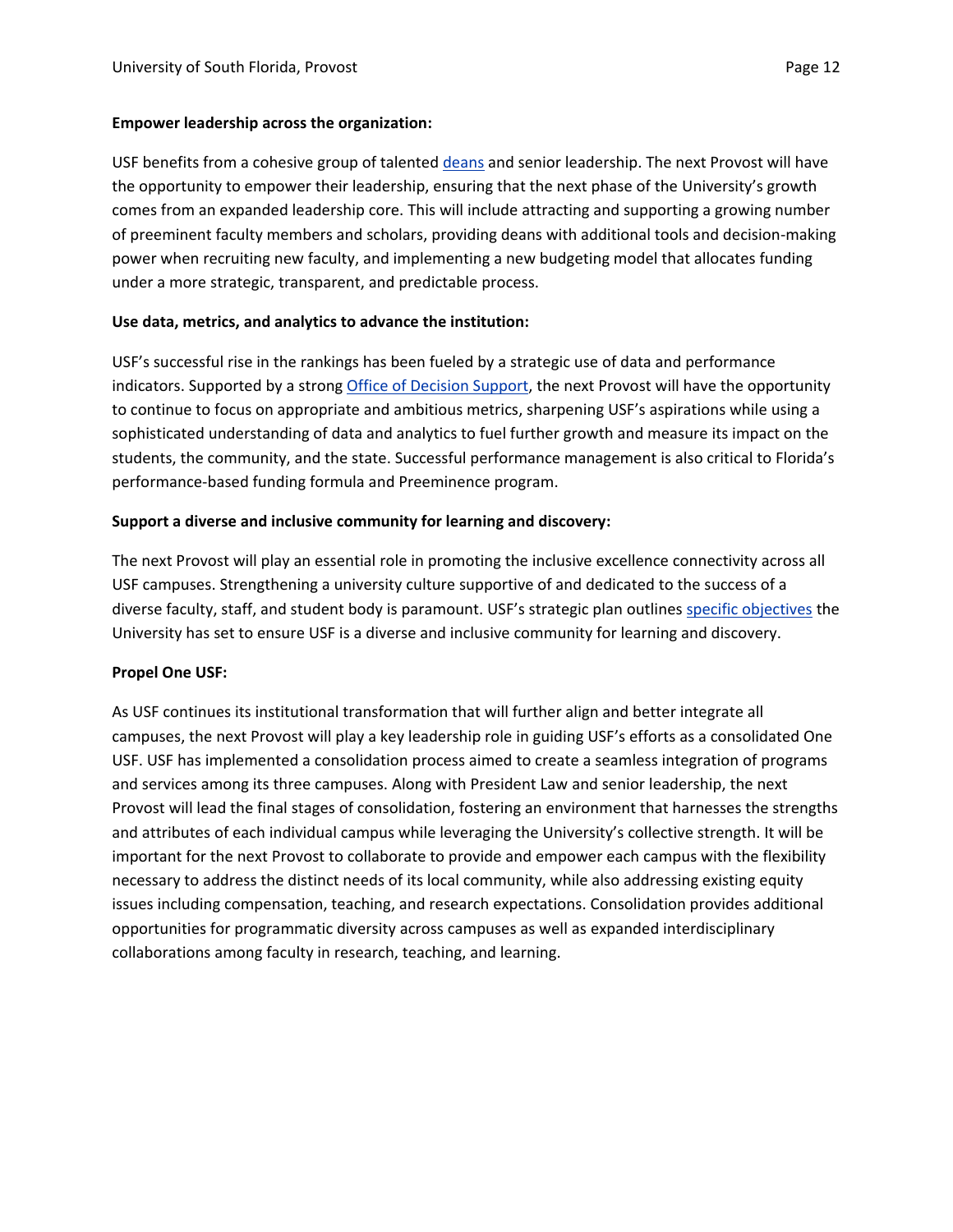## **DESIRED QUALIFICATIONS AND CHARACTERISTICS**

The ideal candidate will have substantial administrative experience appropriate to the size and complexity of the Provost role, and a distinguished record of teaching, scholarship, and service that would merit appointment as a full professor at the University of South Florida. They should also bring the following complementary skills and experiences to their work:

- An innovative and entrepreneurial approach to higher education leadership, with an appreciation for USF's institutional objectives, trajectory and unique strengths;
- Demonstrated experience at the R1 university level building consensus and collaboratively leading diverse constituent groups toward the achievement of a shared strategic vision;
- A vision for the possibilities of a thriving, metropolitan research university in the  $21<sup>st</sup>$  century;
- A deep commitment for a diverse, equitable, and inclusive environment and a demonstrated record of building such an institutional culture;
- A communication style that is direct and transparent, as well as superb listening skills;
- Visible and accessible leadership, with the willingness to be present for faculty, staff, and students on all campuses;
- Budgetary and financial management skills sufficient to oversee a large office and a complex organization;
- A strong track record of successful personnel management, including experience mentoring talented faculty, staff, administrators, and students to perform at their best;
- Experience working within and fostering a culture of innovation and transformation supporting academic excellence within a top-tier research institution;
- High emotional intelligence, flexibility, and self-confidence to enable successful navigation of a complex and thriving institution;
- A demonstrated track record of high standards, character, and integrity;
- Experience establishing effective systems and processes to ensure clarity and consistency in academic affairs operations;
- Experience successfully leading complex strategic initiatives and translating high aspirations into achievable and measurable accomplishments, including a sophisticated use of data and analytics;
- A proven ability to oversee, direct, and manage data acquisition and analysis to advance and achieve key performance metrics and performance-based funding goals;
- Political savvy and the ability to build strong relationships internally as well as externally with the USF Board of Trustees, the Florida Board of Governors, and the political leadership in the State of Florida as required in a public university setting;
- An understanding of the collaborative leadership structure within higher education, the nature of the academic enterprise, and a commitment to the mission, vision, and institutional priorities of the University of South Florida; and,
- An earned Ph.D. or equivalent degree in a disciplinary area consistent with the program of instruction and research at the University of South Florida